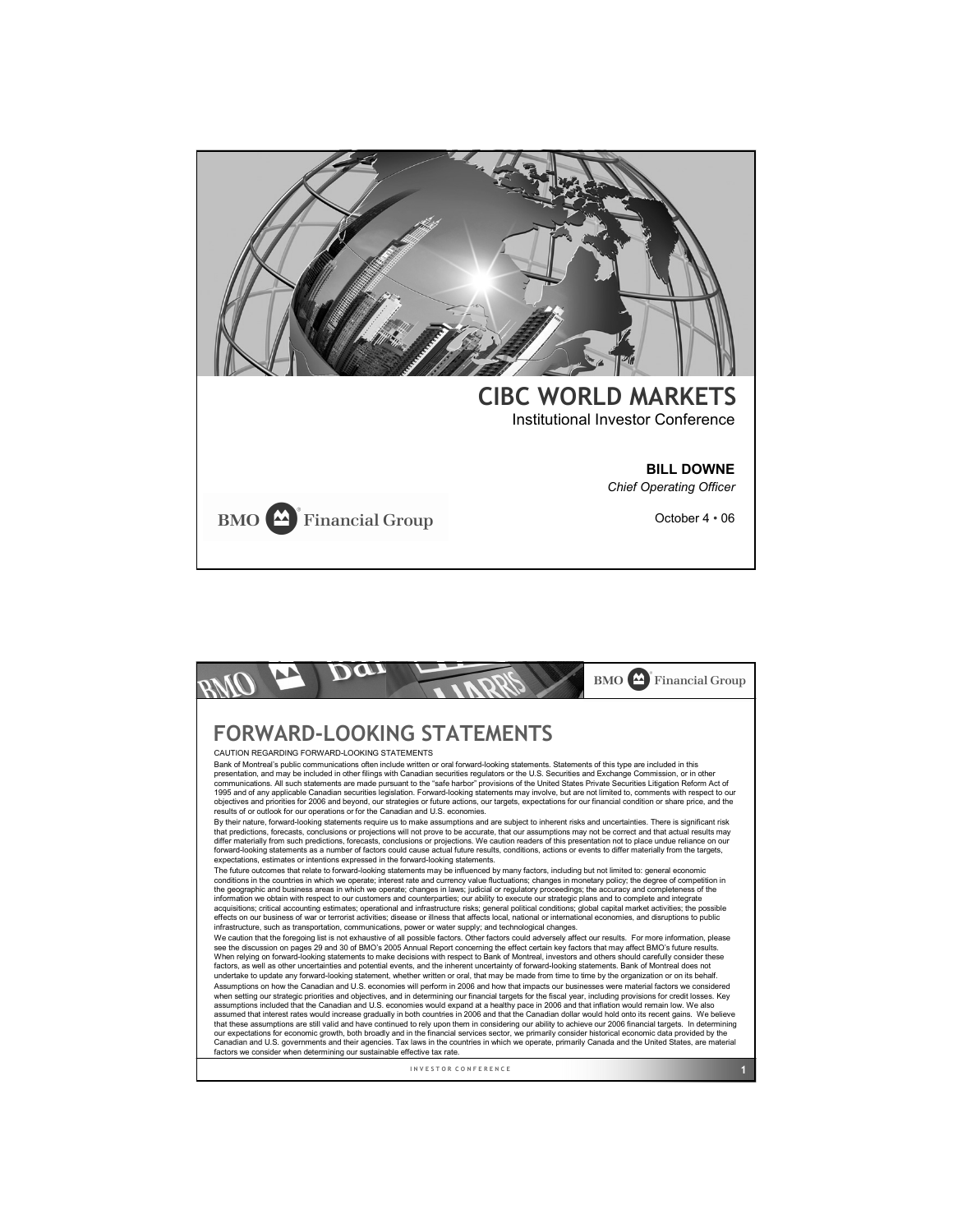

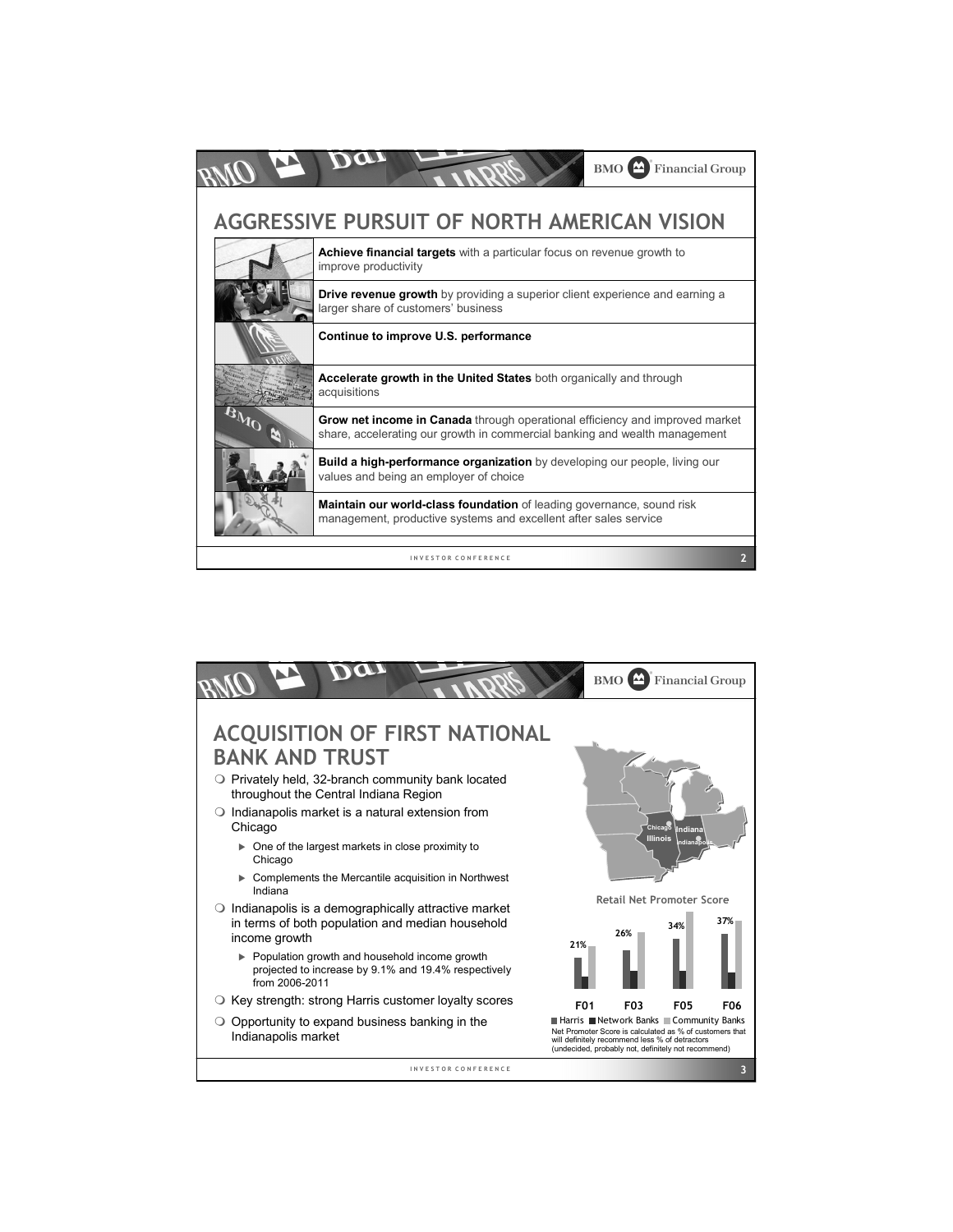

|                                           | $BMO$ $\triangle$                       |      | <b>Financial Group</b>     |
|-------------------------------------------|-----------------------------------------|------|----------------------------|
| <b>ACQUISITION AND EXPANSION STRATEGY</b> |                                         |      |                            |
| Prospects for growth in the U.S.          | <b>U.S. Retail Acquisitions</b>         | Year | <b>Amount</b><br>(US \$MM) |
| Organic growth<br>ь                       | Harris Bank                             | 1984 | 547                        |
| ь                                         | Barrington                              | 1985 | 32                         |
| De novo branch expansion                  | St. Charles & Batavia                   | 1988 | 26                         |
| Acquisitions<br>ь                         | Libertyville                            | 1990 | 6                          |
|                                           | Frankfort                               | 1990 | 17                         |
| Disciplined approach to acquisitions,     | Suburban Bancorp                        | 1994 | 222                        |
| which must meet 3 criteria:               | Household Int'l                         | 1996 | 277                        |
| Is it a good strategic fit?<br>ь          | Joliet                                  | 2001 | 221                        |
|                                           | Lakeland                                | 2004 | 37                         |
| Is it a good cultural fit?<br>ь           | New Lenox State Bank (NLSB)             | 2004 | 235                        |
| Is it a good financial fit?<br>ь          | Mercantile                              | 2004 | 161                        |
|                                           | Edville (Villa Park)                    | 2005 | 66                         |
|                                           | First National Bank and Trust (Pending) | 2006 | 290                        |
|                                           | Total                                   |      | \$2,137                    |
| INVESTOR CONFERENCE                       |                                         |      | 5                          |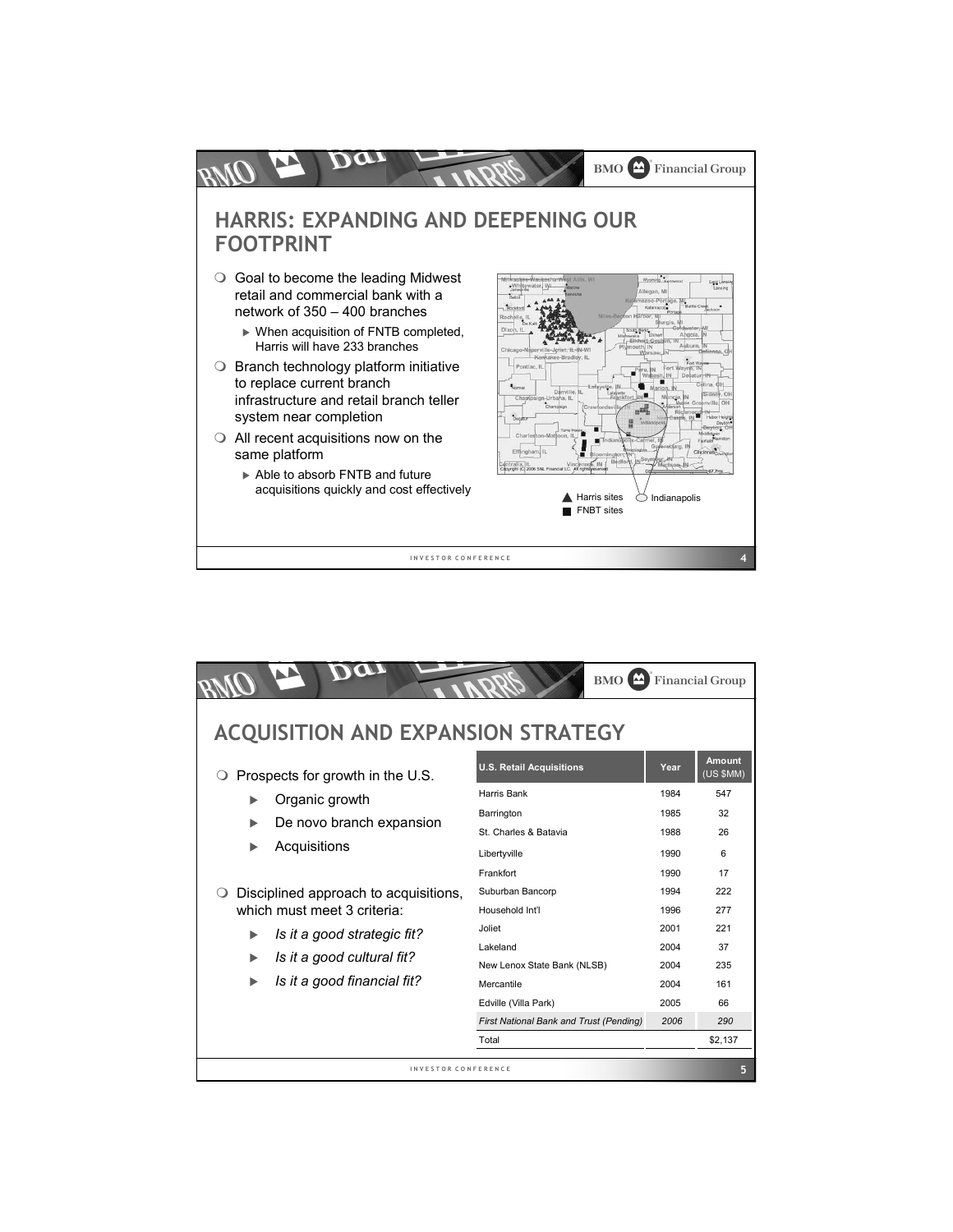

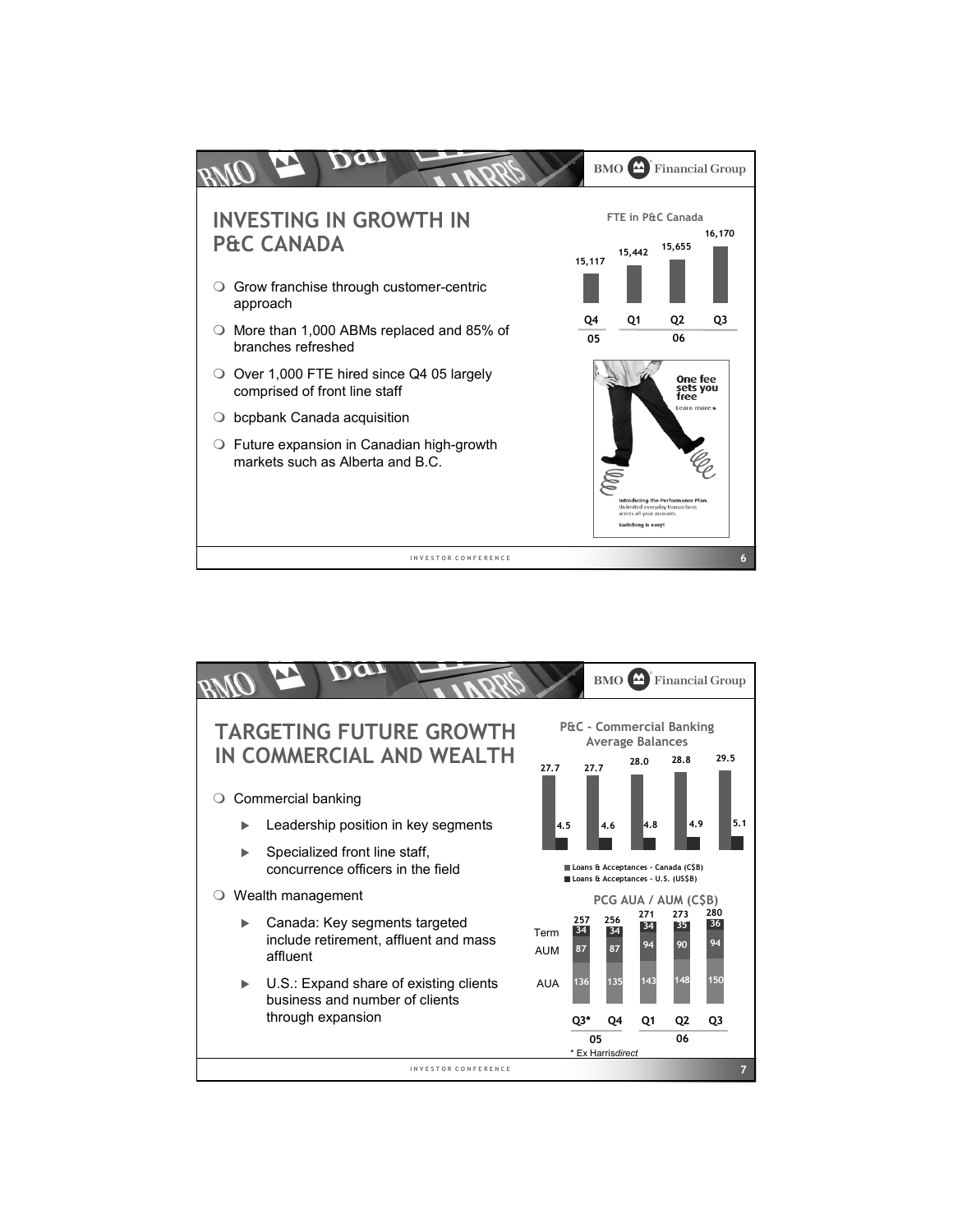

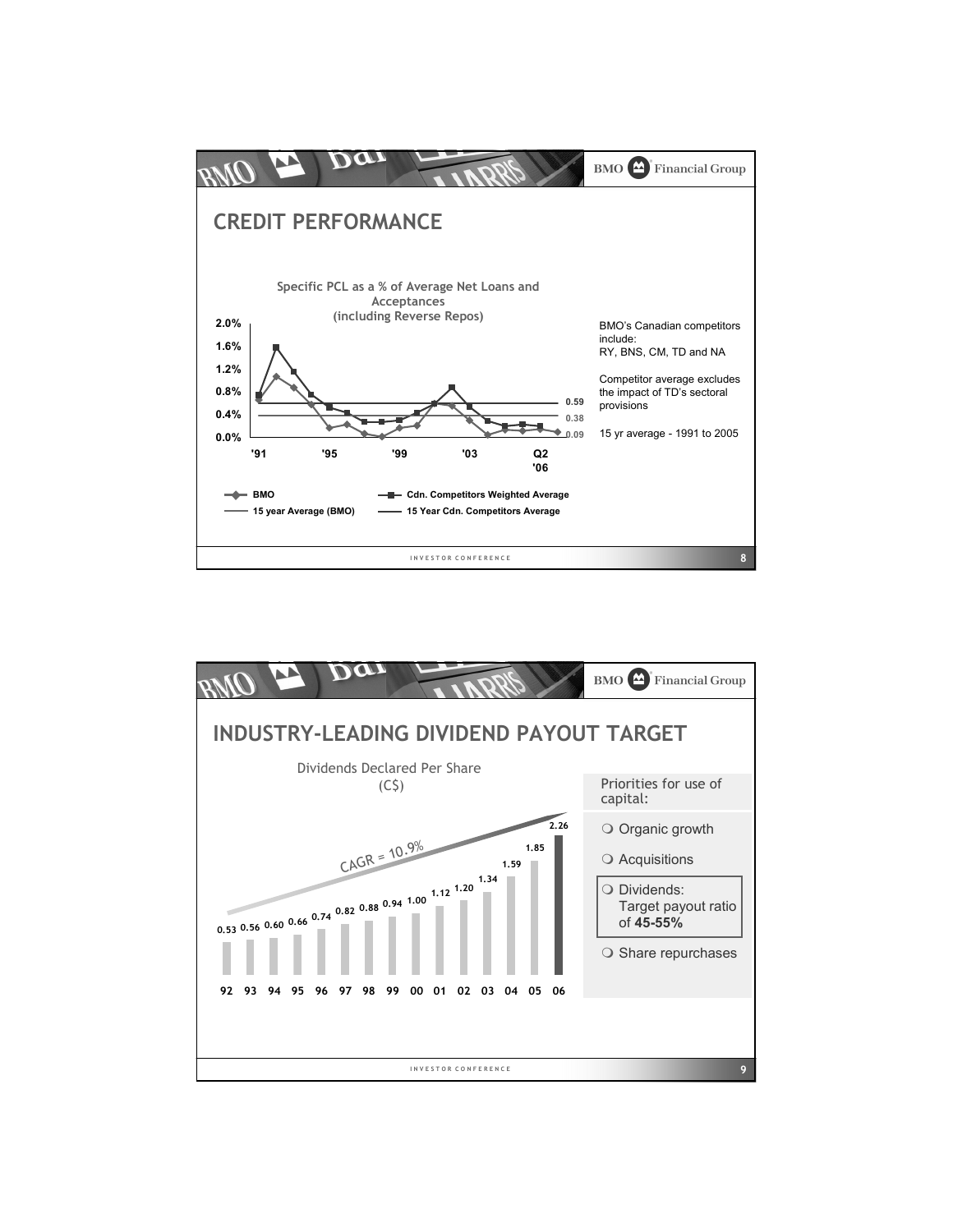

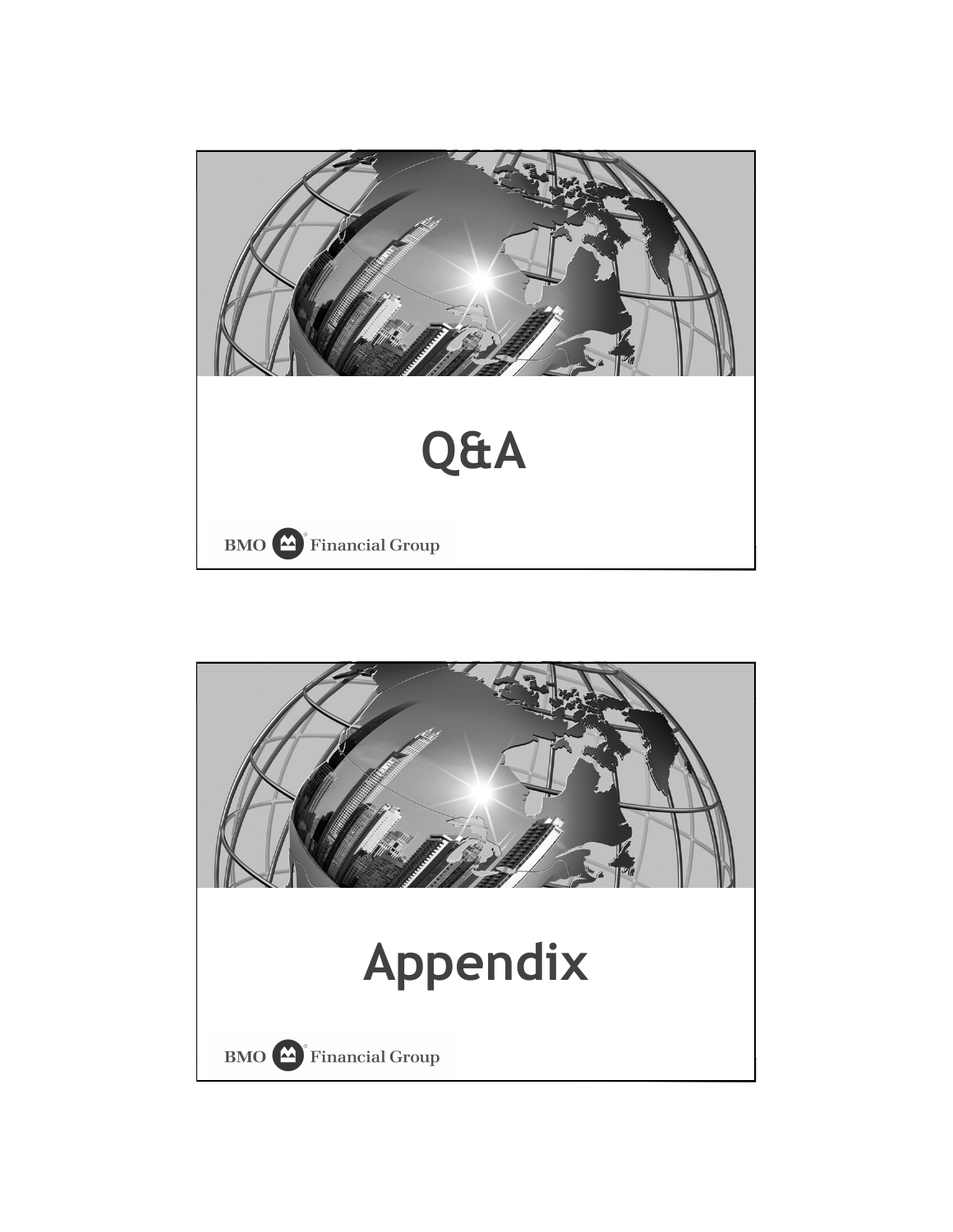

| 11.5<br>11.0<br>10.0<br>8.3                                                                                      | 5 year<br><b>RRTSR*</b><br>2001-2005 | $\frac{9}{6}$<br>6.4 | Worldwide<br>Ranking<br>7 |
|------------------------------------------------------------------------------------------------------------------|--------------------------------------|----------------------|---------------------------|
|                                                                                                                  |                                      |                      |                           |
|                                                                                                                  |                                      |                      |                           |
|                                                                                                                  | 2000-2004                            | 12.9                 | $\mathfrak{p}$            |
| 6.7                                                                                                              | 1999-2003                            | 8.5                  | 5                         |
| <b>BMO Financial Group</b><br>6.4<br>6.3<br>6.2                                                                  |                                      |                      |                           |
| * Risk-Adjusted Relative Total Shareholder Return (RRTSR) adjusts for risk<br>and the impact of national markets |                                      |                      |                           |
| Source: Boston Consulting Group Analysis "Creating Value in Banking 2006"<br>INVESTOR CONFERENCE                 |                                      |                      | 13                        |